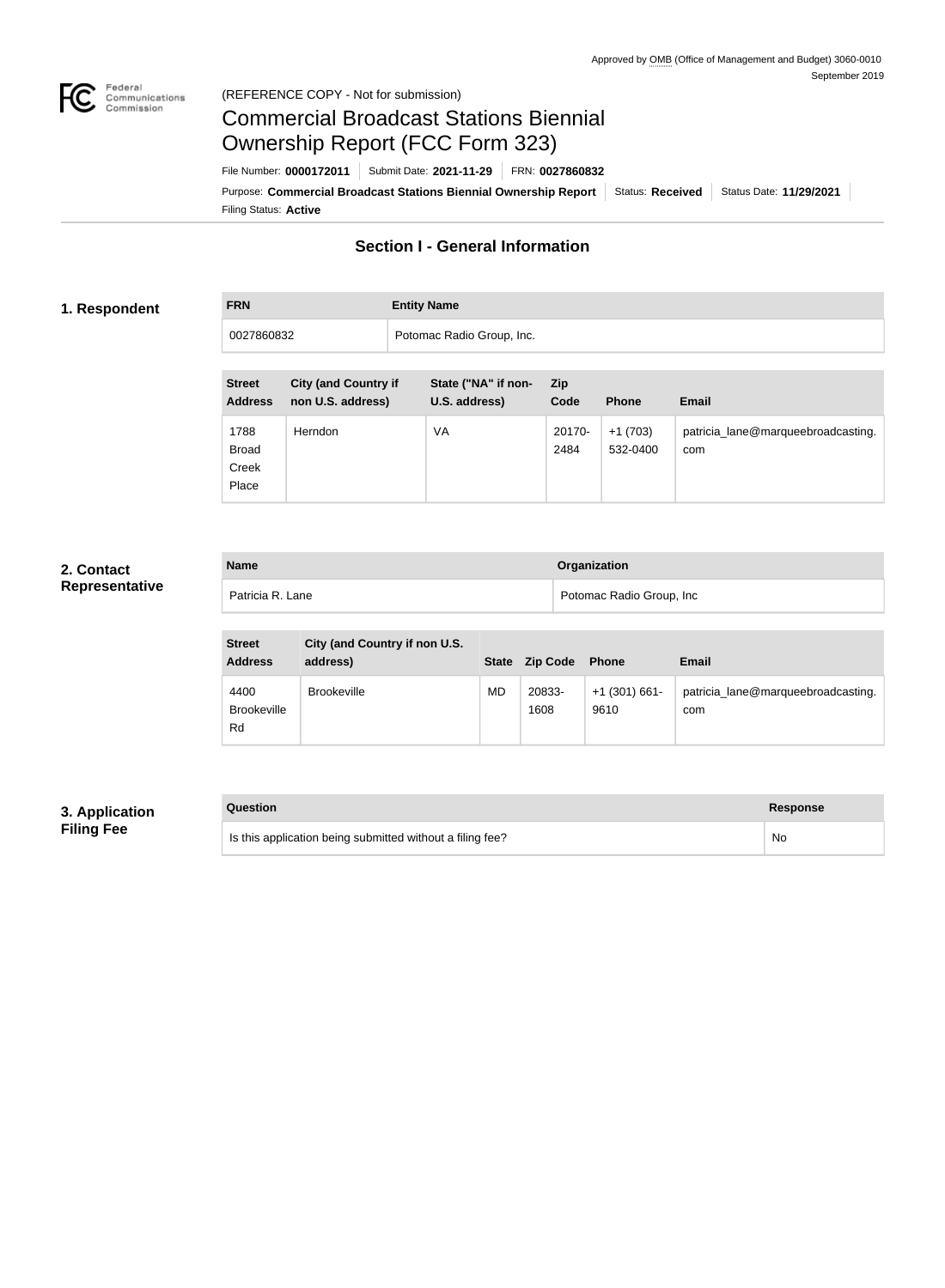| <b>Fees</b> | <b>Application Type</b> | <b>Form Number</b> | <b>Fee Code</b> | Quantity | <b>Fee Amount</b> | <b>Subtotal</b> |
|-------------|-------------------------|--------------------|-----------------|----------|-------------------|-----------------|
|             | Biennial                | Form 323           | <b>MAR</b>      |          | 85                | \$85.00         |
|             |                         |                    |                 |          | Total             | \$85.00         |

## **4. Nature of Respondent**

| (a) Provide the following information about the Respondent: |                        |
|-------------------------------------------------------------|------------------------|
| <b>Relationship to stations/permits</b>                     | Licensee               |
| <b>Nature of Respondent</b>                                 | For-profit corporation |

**(b) Provide the following information about this report:**

| <b>Purpose</b> | Biennial                                                                                                                                                                               |
|----------------|----------------------------------------------------------------------------------------------------------------------------------------------------------------------------------------|
| "As of" date   | 10/01/2021                                                                                                                                                                             |
|                | When filing a biennial ownership report or validating<br>and resubmitting a prior biennial ownership report, this<br>date must be Oct. 1 of the year in which this report is<br>filed. |

## **5. Licensee(s) and Station(s)**

#### **Respondent is filing this report to cover the following Licensee(s) and station(s):**

| <b>Licensee/Permittee Name</b> | <b>FRN</b> |
|--------------------------------|------------|
| Potomac Radio Group, Inc.      | 0027860832 |
|                                |            |

| Fac. ID No. | <b>Call Sign</b> | City            | <b>State</b> | <b>Service</b> |
|-------------|------------------|-----------------|--------------|----------------|
| 54876       | <b>WCRW</b>      | <b>LEESBURG</b> | VA           | AM             |

# **Section II – Biennial Ownership Information**

| 1.47 C.F.R.<br><b>Section 73.3613</b><br>and Other<br><b>Documents</b> | Licensee Respondents that hold authorizations for one or more full power television, AM, and/or FM stations should list all<br>contracts and other instruments set forth in 47 C.F.R. Section 73.3613(a) through (c) for the facility or facilities listed on this<br>report. In addition, attributable Local Marketing Agreements (LMAs) and attributable Joint Sales Agreements (JSAs) must be<br>disclosed by the licensee of the brokering station on its ownership report. If the agreement is an attributable LMA, an<br>attributable JSA, or a network affiliation agreement, check the appropriate box. Otherwise, select "Other." Non-Licensee<br>Respondents, as well as Licensee Respondents that only hold authorizations for Class A television and/or low power television<br>stations, should select "Not Applicable" in response to this question.<br>Not Applicable. |
|------------------------------------------------------------------------|---------------------------------------------------------------------------------------------------------------------------------------------------------------------------------------------------------------------------------------------------------------------------------------------------------------------------------------------------------------------------------------------------------------------------------------------------------------------------------------------------------------------------------------------------------------------------------------------------------------------------------------------------------------------------------------------------------------------------------------------------------------------------------------------------------------------------------------------------------------------------------------|
| 2. Ownership<br><b>Interests</b>                                       | (a) Ownership Interests. This Question requires Respondents to enter detailed information about ownership interests by<br>generating a series of subforms. Answer each question on each subform. The first subform listing should be for the Respondent<br>itself. If the Respondent is not a natural person, also list each of the officers, directors, stockholders, non-insulated partners,<br>non-insulated members, and any other persons or entities with a direct attributable interest in the Respondent pursuant to the<br>standards set forth in 47 C.F.R. Section 73.3555. (A "direct" interest is one that is not held through any intervening companies<br>or entities.) List each interest holder with a direct attributable interest in the Respondent separately.                                                                                                     |
|                                                                        | Leave the percentage of total assets (Equity Debt Plus) field blank for an interest holder unless that interest holder has an<br>attributable interest in the Respondent solely on the basis of the Commission's Equity Debt Plus attribution standard, 47 C.F.R.<br>Section 73.3555, Note 2(i).                                                                                                                                                                                                                                                                                                                                                                                                                                                                                                                                                                                      |
|                                                                        | In the case of vertical or indirect ownership structures, list only those interests in the Respondent that also represent an<br>attributable interest in the Licensee(s) for which the report is being submitted.                                                                                                                                                                                                                                                                                                                                                                                                                                                                                                                                                                                                                                                                     |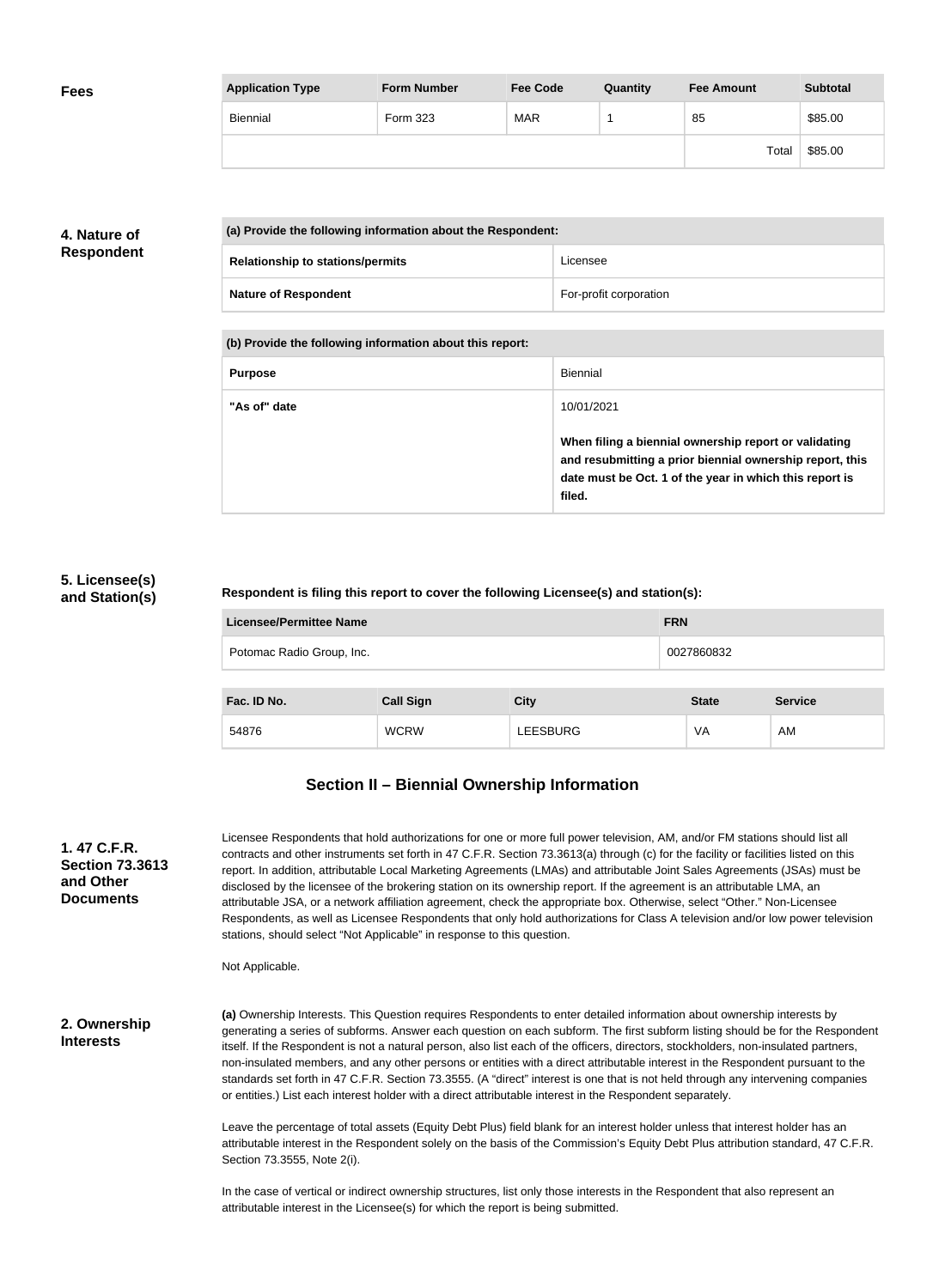Entities that are part of an organizational structure that includes holding companies or other forms of indirect ownership must file separate ownership reports. In such a structure do not report, or file a separate report for, any interest holder that does not have an attributable interest in the Licensee(s) for which the report is being submitted.

Please see the Instructions for further detail concerning interests that must be reported in response to this question.

The Respondent must provide an FCC Registration Number for each interest holder reported in response to this question. Please see the Instructions for detailed information and guidance concerning this requirement.

| <b>Ownership Information</b>                                                                                                     |                                                         |                        |                                   |  |
|----------------------------------------------------------------------------------------------------------------------------------|---------------------------------------------------------|------------------------|-----------------------------------|--|
| <b>FRN</b>                                                                                                                       | 0027860832                                              |                        |                                   |  |
| <b>Entity Name</b>                                                                                                               | Potomac Radio Group, Inc.                               |                        |                                   |  |
| <b>Address</b>                                                                                                                   | PO Box                                                  |                        |                                   |  |
|                                                                                                                                  | <b>Street 1</b>                                         | 1788 Broad Creek Place |                                   |  |
|                                                                                                                                  | <b>Street 2</b>                                         |                        |                                   |  |
|                                                                                                                                  | <b>City</b>                                             | Herndon                |                                   |  |
|                                                                                                                                  | State ("NA" if non-U.S.<br>address)                     | VA                     |                                   |  |
|                                                                                                                                  | <b>Zip/Postal Code</b>                                  | 20170-2484             |                                   |  |
|                                                                                                                                  | Country (if non-U.S.<br>address)                        | <b>United States</b>   |                                   |  |
| <b>Listing Type</b>                                                                                                              | Respondent                                              |                        |                                   |  |
| <b>Positional Interests</b><br>(check all that apply)                                                                            | Respondent                                              |                        |                                   |  |
| <b>Tribal Nation or Tribal</b><br><b>Entity</b>                                                                                  | Interest holder is not a Tribal nation or Tribal entity |                        |                                   |  |
| <b>Interest Percentages</b><br>(enter percentage values                                                                          | Voting                                                  | 0.0%                   | <b>Jointly Held?</b><br><b>No</b> |  |
| from 0.0 to 100.0)                                                                                                               | 0.0%<br><b>Equity</b>                                   |                        |                                   |  |
|                                                                                                                                  | <b>Total assets (Equity Debt</b><br>Plus)               | 0.0%                   |                                   |  |
| Does interest holder have an attributable interest in one or more broadcast stations<br>No<br>that do not appear on this report? |                                                         |                        |                                   |  |

#### **Ownership Information**

| ___            |                                     |                     |  |
|----------------|-------------------------------------|---------------------|--|
| <b>FRN</b>     | 0023166598                          |                     |  |
| <b>Name</b>    | Patricia R. Lane                    |                     |  |
| <b>Address</b> | PO Box                              |                     |  |
|                | <b>Street 1</b>                     | 4400 Brookeville Rd |  |
|                | <b>Street 2</b>                     |                     |  |
|                | <b>City</b>                         | <b>Brookeville</b>  |  |
|                | State ("NA" if non-U.S.<br>address) | MD.                 |  |
|                | <b>Zip/Postal Code</b>              | 20833-1608          |  |
|                |                                     |                     |  |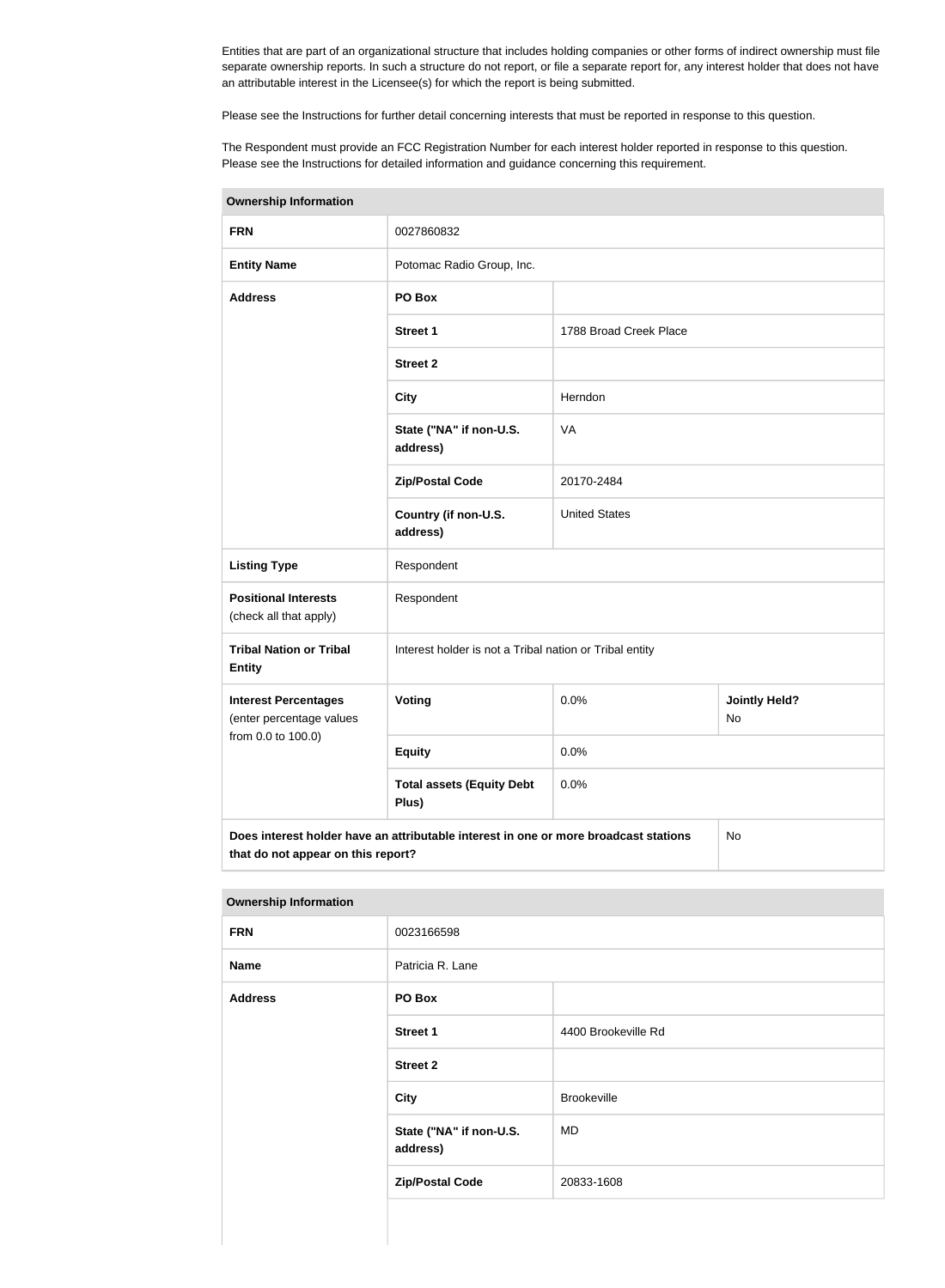|                                                                                                                            | Country (if non-U.S.<br>address)          | <b>United States</b>   |                            |  |
|----------------------------------------------------------------------------------------------------------------------------|-------------------------------------------|------------------------|----------------------------|--|
| <b>Listing Type</b>                                                                                                        | <b>Other Interest Holder</b>              |                        |                            |  |
| <b>Positional Interests</b><br>(check all that apply)                                                                      | Officer, Director, Owner, Stockholder     |                        |                            |  |
| Citizenship, Gender,<br><b>Ethnicity, and Race</b><br><b>Information (Natural</b>                                          | <b>Citizenship</b>                        | <b>US</b>              |                            |  |
|                                                                                                                            | Gender                                    | Female                 |                            |  |
| <b>Persons Only)</b>                                                                                                       | <b>Ethnicity</b>                          | Not Hispanic or Latino |                            |  |
|                                                                                                                            | Race                                      | White                  |                            |  |
| <b>Interest Percentages</b><br>(enter percentage values<br>from 0.0 to 100.0)                                              | Voting                                    | 30.0%                  | <b>Jointly Held?</b><br>No |  |
|                                                                                                                            | <b>Equity</b>                             | 30.0%                  |                            |  |
|                                                                                                                            | <b>Total assets (Equity Debt</b><br>Plus) | 30.0%                  |                            |  |
| Does interest holder have an attributable interest in one or more broadcast stations<br>that do not appear on this report? |                                           |                        | Yes                        |  |

#### **Ownership Information**

| <b>FRN</b>                                                | 0023166614                                |                        |                            |  |
|-----------------------------------------------------------|-------------------------------------------|------------------------|----------------------------|--|
| <b>Name</b>                                               | Brian J. Lane                             |                        |                            |  |
| <b>Address</b>                                            | PO Box                                    |                        |                            |  |
|                                                           | <b>Street 1</b>                           | 4400 Brookeville Rd    |                            |  |
|                                                           | <b>Street 2</b>                           |                        |                            |  |
|                                                           | <b>City</b>                               | Brookeville            |                            |  |
|                                                           | State ("NA" if non-U.S.<br>address)       | MD                     |                            |  |
|                                                           | <b>Zip/Postal Code</b>                    | 20833-1608             |                            |  |
|                                                           | Country (if non-U.S.<br>address)          | <b>United States</b>   |                            |  |
| <b>Listing Type</b>                                       | Other Interest Holder                     |                        |                            |  |
| <b>Positional Interests</b><br>(check all that apply)     | Officer, Director, Owner, Stockholder     |                        |                            |  |
| Citizenship, Gender,                                      | <b>Citizenship</b>                        | US                     |                            |  |
| <b>Ethnicity, and Race</b><br><b>Information (Natural</b> | Gender                                    | Male                   |                            |  |
| <b>Persons Only)</b>                                      | <b>Ethnicity</b>                          | Not Hispanic or Latino |                            |  |
|                                                           | Race                                      | White                  |                            |  |
| <b>Interest Percentages</b><br>(enter percentage values   | <b>Voting</b>                             | 30.0%                  | <b>Jointly Held?</b><br>No |  |
| from 0.0 to 100.0)                                        | <b>Equity</b>                             | 30.0%                  |                            |  |
|                                                           | <b>Total assets (Equity Debt</b><br>Plus) | 30.0%                  |                            |  |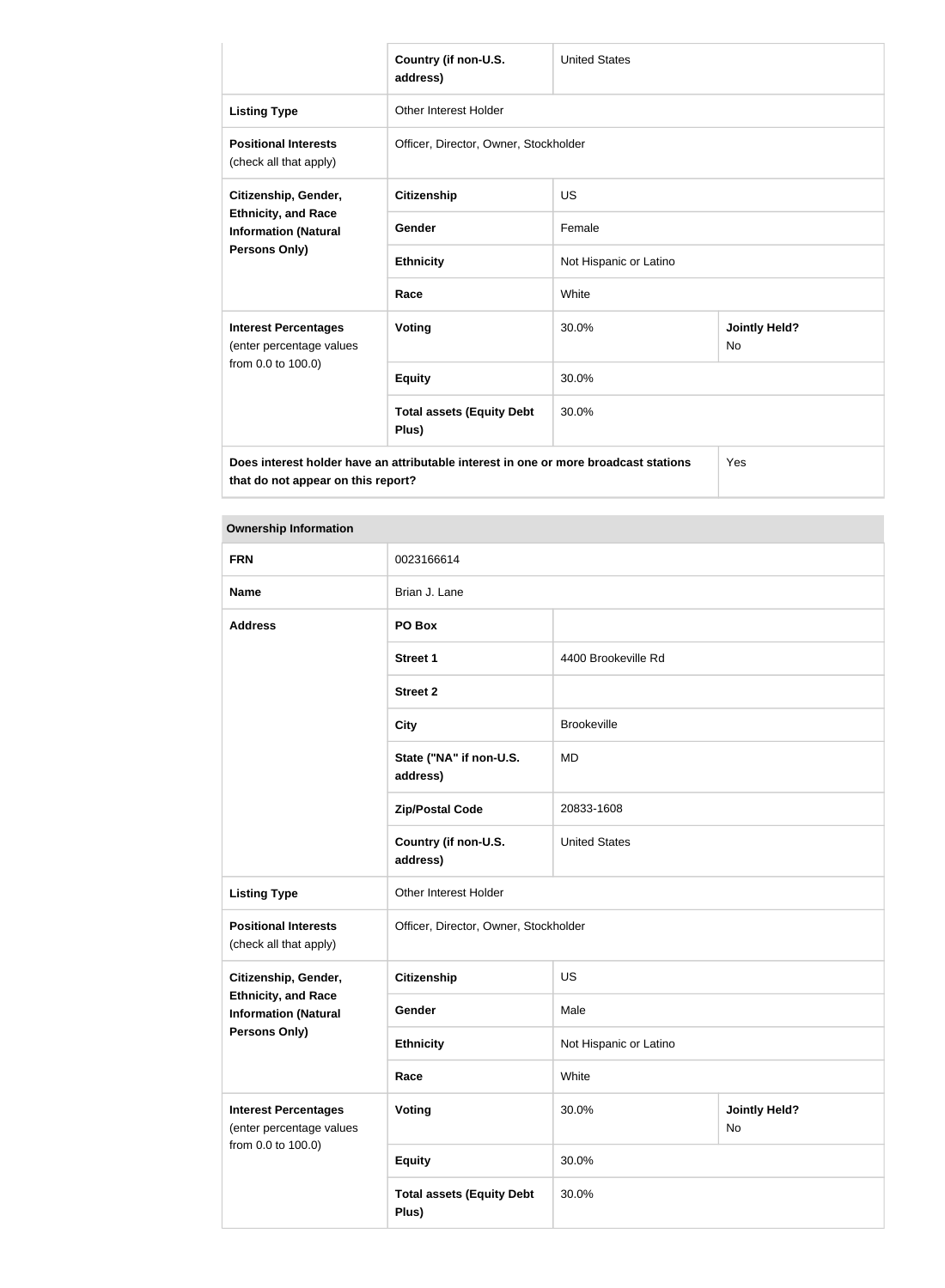**Does interest holder have an attributable interest in one or more broadcast stations that do not appear on this report?**

Yes

| <b>Ownership Information</b>                                                                                                                                                                         |                                           |                        |                            |  |
|------------------------------------------------------------------------------------------------------------------------------------------------------------------------------------------------------|-------------------------------------------|------------------------|----------------------------|--|
| <b>FRN</b>                                                                                                                                                                                           | 9990147573                                |                        |                            |  |
| <b>Name</b>                                                                                                                                                                                          | Danny Ray Masden                          |                        |                            |  |
| <b>Address</b>                                                                                                                                                                                       | PO Box                                    |                        |                            |  |
|                                                                                                                                                                                                      | <b>Street 1</b>                           | 1188 Broad Creek Place |                            |  |
|                                                                                                                                                                                                      | <b>Street 2</b>                           |                        |                            |  |
|                                                                                                                                                                                                      | <b>City</b>                               | Herndon                |                            |  |
|                                                                                                                                                                                                      | State ("NA" if non-U.S.<br>address)       | VA                     |                            |  |
|                                                                                                                                                                                                      | <b>Zip/Postal Code</b>                    | 20170                  |                            |  |
|                                                                                                                                                                                                      | Country (if non-U.S.<br>address)          | <b>United States</b>   |                            |  |
| <b>Listing Type</b>                                                                                                                                                                                  | Other Interest Holder                     |                        |                            |  |
| <b>Positional Interests</b><br>(check all that apply)                                                                                                                                                | Officer, Director, Owner, Stockholder     |                        |                            |  |
| Citizenship, Gender,                                                                                                                                                                                 | <b>Citizenship</b>                        | <b>US</b>              |                            |  |
| <b>Ethnicity, and Race</b><br><b>Information (Natural</b>                                                                                                                                            | Gender                                    | Male                   |                            |  |
| <b>Persons Only)</b>                                                                                                                                                                                 | <b>Ethnicity</b>                          | Not Hispanic or Latino |                            |  |
|                                                                                                                                                                                                      | Race                                      | White                  |                            |  |
| <b>Interest Percentages</b><br>(enter percentage values                                                                                                                                              | Voting                                    | 40.0%                  | <b>Jointly Held?</b><br>No |  |
| from 0.0 to 100.0)                                                                                                                                                                                   | <b>Equity</b>                             | 40.0%                  |                            |  |
|                                                                                                                                                                                                      | <b>Total assets (Equity Debt</b><br>Plus) | 40.0%                  |                            |  |
| Does interest holder have an attributable interest in one or more broadcast stations<br>that do not appear on this report?                                                                           |                                           |                        | No                         |  |
| (b) Respondent certifies that any interests, including equity, financial, or voting<br>interests, not reported in this filing are non-attributable.<br>If "No," submit as an exhibit an explanation. |                                           |                        | Yes                        |  |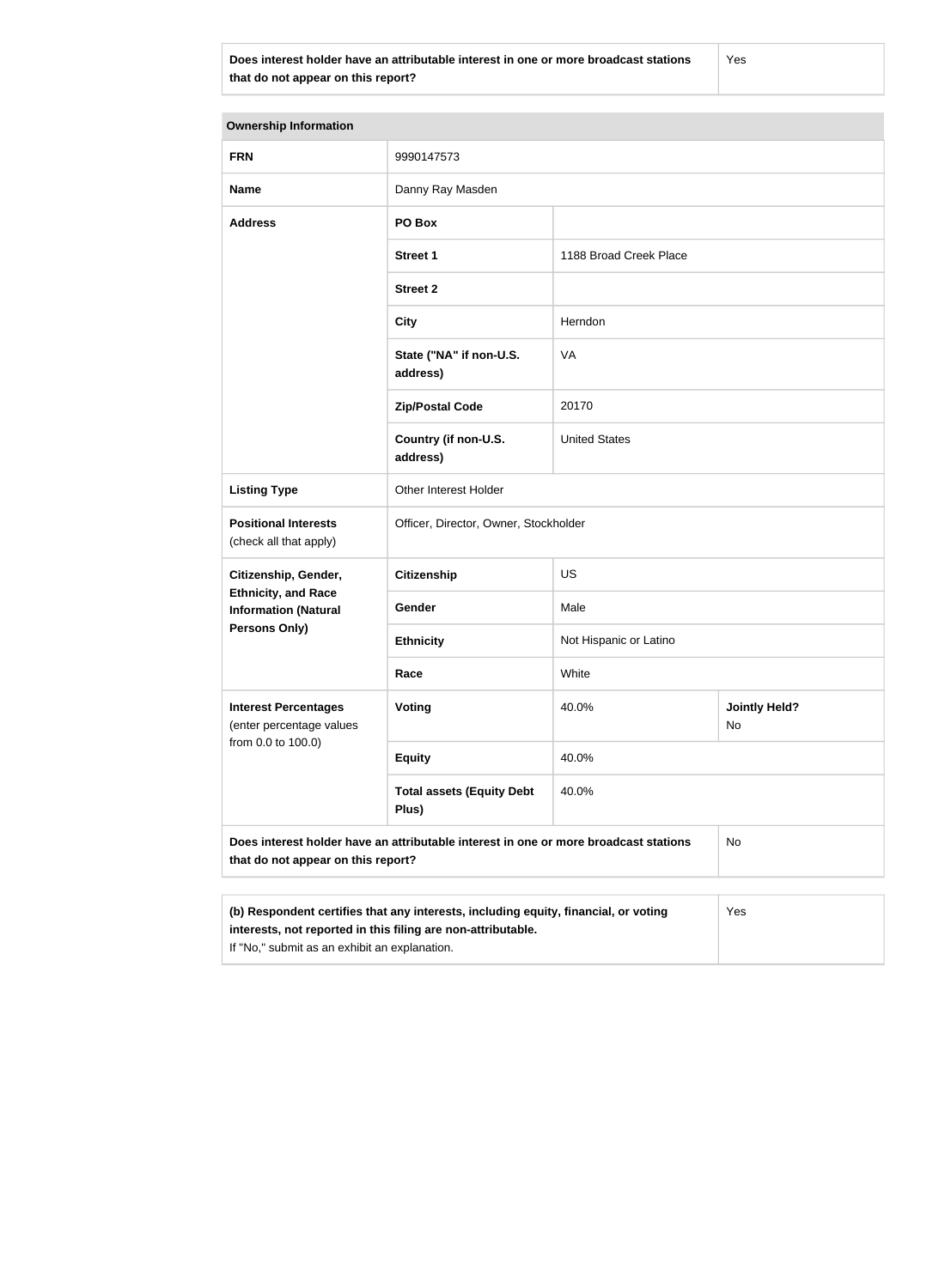

**(d) Are any of the individuals listed as an attributable interest holder in the Respondent married to each other or related to each other as parentchild or as siblings?** Yes

If "Yes," provide the following information for each such the relationship.

| <b>Family Relationships</b> |            |             |                 |
|-----------------------------|------------|-------------|-----------------|
| <b>FRN</b>                  | 0023166598 | <b>Name</b> | Patricia R Lane |
| <b>FRN</b>                  | 0023166614 | <b>Name</b> | Brian J Lane    |
| Relationship                | Spouses    |             |                 |

#### **Family Relationships**

| (e) Is Respondent seeking an attribution exemption for any officer or director with<br>duties wholly unrelated to the Licensee(s)?                                                                  | <b>No</b> |
|-----------------------------------------------------------------------------------------------------------------------------------------------------------------------------------------------------|-----------|
| If "Yes," complete the information in the required fields and submit an Exhibit fully describing<br>that individual's duties and responsibilities, and explaining why that individual should not be |           |
| attributed an interest.                                                                                                                                                                             |           |

Attach a flowchart or similar document showing the Licensee's vertical ownership structure including the Licensee and all entities that have attributable interests in the Licensee. Licensees with a single parent entity may provide a brief explanatory textual Exhibit in lieu of a flowchart or similar document. Licensees without parent entities should so indicate in a textual Exhibit.

**Non-Licensee Respondents should select "N/A" in response to this question.**